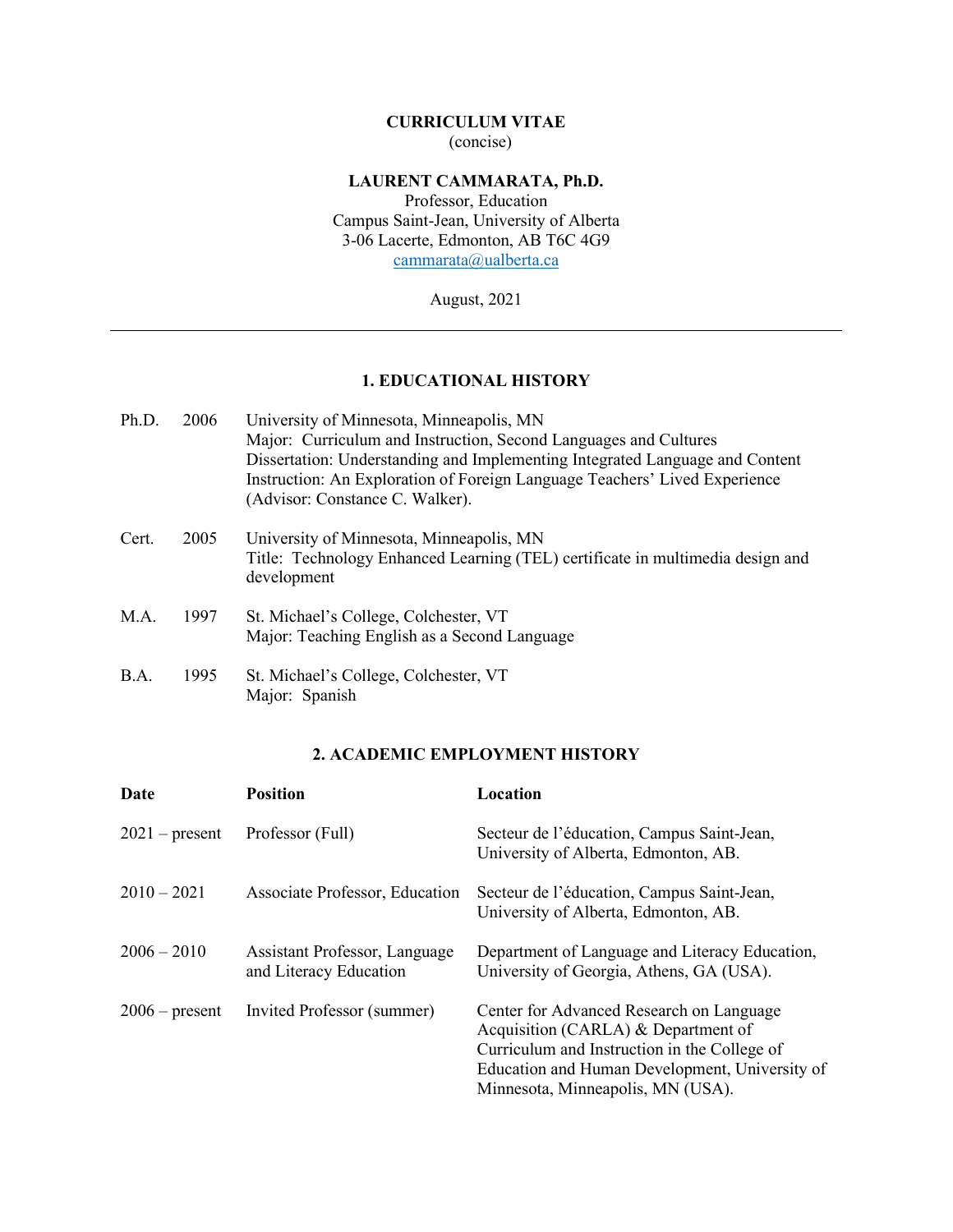#### **3. AWARDS, DISTINCTIONS AND HONORARY APPOINTMENTS**

| 2018          | ALBERTA TEACHERS' ASSOCIATION EDUCATIONAL RESEARCH AWARD.<br>Awarded research article: Cammarata, L., & Haley, C. (2017). Integrated content,<br>language, and literacy instruction in a Canadian French immersion context: A<br>professional development journey. International Journal of Bilingual Education<br>and Bilingualism, 21(3), 332-348. MONETARY REWARD: \$5000                                                                          |
|---------------|-------------------------------------------------------------------------------------------------------------------------------------------------------------------------------------------------------------------------------------------------------------------------------------------------------------------------------------------------------------------------------------------------------------------------------------------------------|
| 2018          | NECTFL STEPHEN A. FREEMAN AWARD FOR BEST PUBLISHED ARTICLE ON<br>LANGUAGE TEACHING (with Francis J. Troyan, The Ohio State University & Jason<br>Martel, Middlebury Institute of International Studies at Monterey). Awarded<br>research article: Troyan, F., Cammarata, L., & Martel, J. (2017). Integration PCK:<br>Modeling the knowledge underlying a world-language teacher's implementation<br>of CBI. Foreign Language Annals, 50(2), 458-476. |
| 2013          | ACTFL-MLJ PAUL PIMSLEUR AWARD FOR RESEARCH IN FOREIGN LANGUAGE<br><b>EDUCATION</b> (with Diane Tedick, University of Minnesota). Awarded research<br>article: Cammarata, L., & Tedick, D. J. (2012). Balancing content and language in<br>instruction: The experience of immersion teachers. Modern Language Journal,<br>96(2), 251-269. MONETARY REWARD: \$500                                                                                       |
| 2006          | 2005-2006 CENTER FOR ADVANCED RESEARCH ON LANGUAGE ACQUISITION<br>(CARLA) FELLOW. MONETARY REWARD: \$1000.                                                                                                                                                                                                                                                                                                                                            |
| $2010 - 2018$ | ADJUNCT PROFESSOR. University of Alberta, Department of Secondary<br>Education, Edmonton, AB. Course created and taught: Language, Literacy and<br>Society in Educational Contexts (3 cr., Fall 2011).                                                                                                                                                                                                                                                |
| $2008 - 2010$ | AFFILIATED PROFESSOR. University of Georgia, Linguistics Program, Athens,<br>GA.                                                                                                                                                                                                                                                                                                                                                                      |

#### **4. RESEARCH AND SCHOLARLY CONTRIBUTIONS – PUBLICATIONS**

#### *Articles in Refereed Journals*

- **Cammarata, L.**, & Cavanagh, M. (2018). In search of immersion teacher educators' knowledge base: Exploring their readiness to foster an integrated approach to teaching. *Journal of Immersion and Content-Based Language Education, 6*(2), 189-217.
- **Cammarata, L.**, & Ó Ceallaigh, T.J. (2018). Teacher education and professional development for immersion and content-based instruction: Research on programs, practices, and teacher educators. *Journal of Immersion and Content-Based Language Education*, *6*(2), 153-161.
- Blain, S., Cavanagh, M., & **Cammarata, L.** (2018). Enseigner l'écriture en milieu francophone minoritaire : comment motiver les élèves et surmonter les défis de l'insécurité linguistique? *Canadian Journal of Education/Revue canadienne de l'éducation, 41*(4), 1105-1131.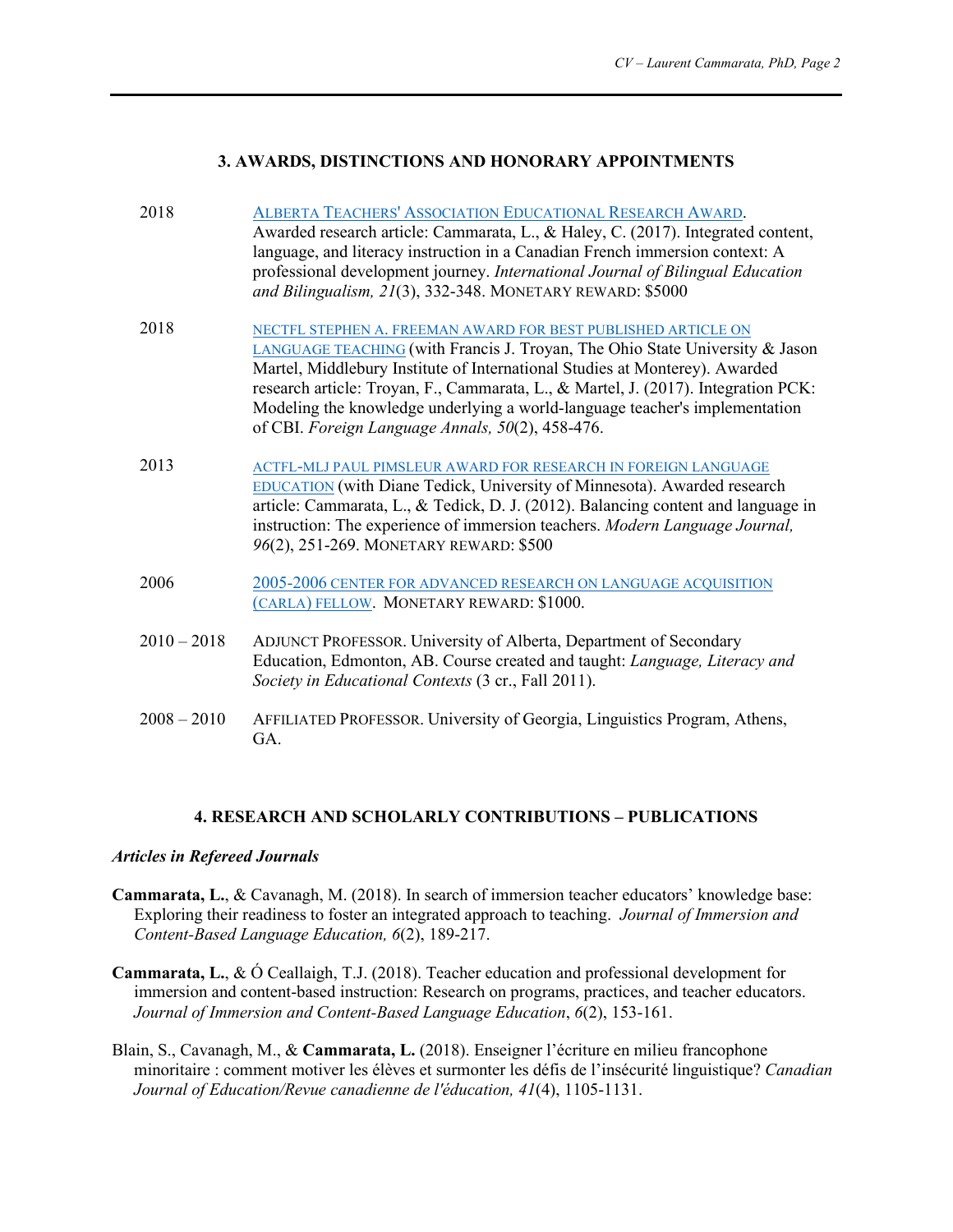- **Cammarata, L**., Cavanagh, M., Blain, S., & Sabatier, C. (2018). Enseigner en immersion française au Canada: synthèse des connaissances sur les défis et leurs implications pour la formation des enseignants. *The Canadian Modern Language Review/La Revue canadienne des langues vivantes, 74*(1), 101-1270.
- **Cammarata, L.**, & Haley, C. (2017). Integrated content, language, and literacy instruction in a Canadian French immersion context: A professional development journey*. International Journal of Bilingual Education and Bilingualism, 21*(3), 332-348. DOI: 10.1080/13670050.2017.1386617
- Troyan, F., **Cammarata, L.**, & Martel, J. (2017). Integration PCK: Modeling the knowledge underlying a world-language teacher's implementation of CBI. *Foreign Language Annals, 50*(2), 458-476.
- Cavanagh, M., **Cammarata, L.**, & Blain, S. (2016). Enseigner en milieu francophone minoritaire canadien: synthèse des connaissances sur les défis et leurs implications pour la formation des enseignants. *Canadian Journal of Education/Revue canadienne de l'éducation, 39*(4), 1-32. <http://journals.sfu.ca/cje/index.php/cje-rce/article/view/2268/1884>
- **Cammarata, L.**, & Tedick, D. J. (2012). Balancing content and language in instruction: The experience of immersion teachers. *Modern Language Journal, 96*(2), 251-269.
- Tedick, D. J., & **Cammarata, L.** (2012). Content and language integration in K-12 contexts: Student outcomes, teacher practices and stakeholder perspectives. *Foreign Language Annals, 45*(S1), S28-S53.
- Cammarata, L. (2010). Foreign language teachers' struggle to learn content-based instruction. *L2 Journal, 2*(1), 89-118. Accessible online:<http://escholarship.org/uc/item/8g91w2r7>
- Cammarata, L. (2009). Negotiating curricular transitions: Foreign language teachers' learning experience with content-based instruction. *The Canadian Modern Language Review/La Revue canadienne des langues vivantes, 65*(4), 559-585.

# *Edited Volumes*

#### *Edited Books:*

- **Cammarata, L.,** & Ó Ceallaigh, T.J. (Eds.). (2020). *Teacher development for immersion and content-based instruction*. John Benjamins Publishing Company [Benjamins Current Topics, vol. 110; reprint]
- Cammarata, L. (editor) (2016). *Content-based foreign language teaching: Curriculum and pedagogy for developing advanced thinking and literacy skills*. New York: Routledge/Taylor Francis.

#### *Co-edited Special Issues:*

**Cammarata, L.,** & Ó Ceallaigh, T.J. (Eds.). (2018). Teacher education and professional development for immersion and content-based instruction: Research on programs, practices, and teacher educators [Special Issue]. *Journal of Immersion and Content-Based Language Education, 6*(2). <https://benjamins.com/catalog/jicb.6.2>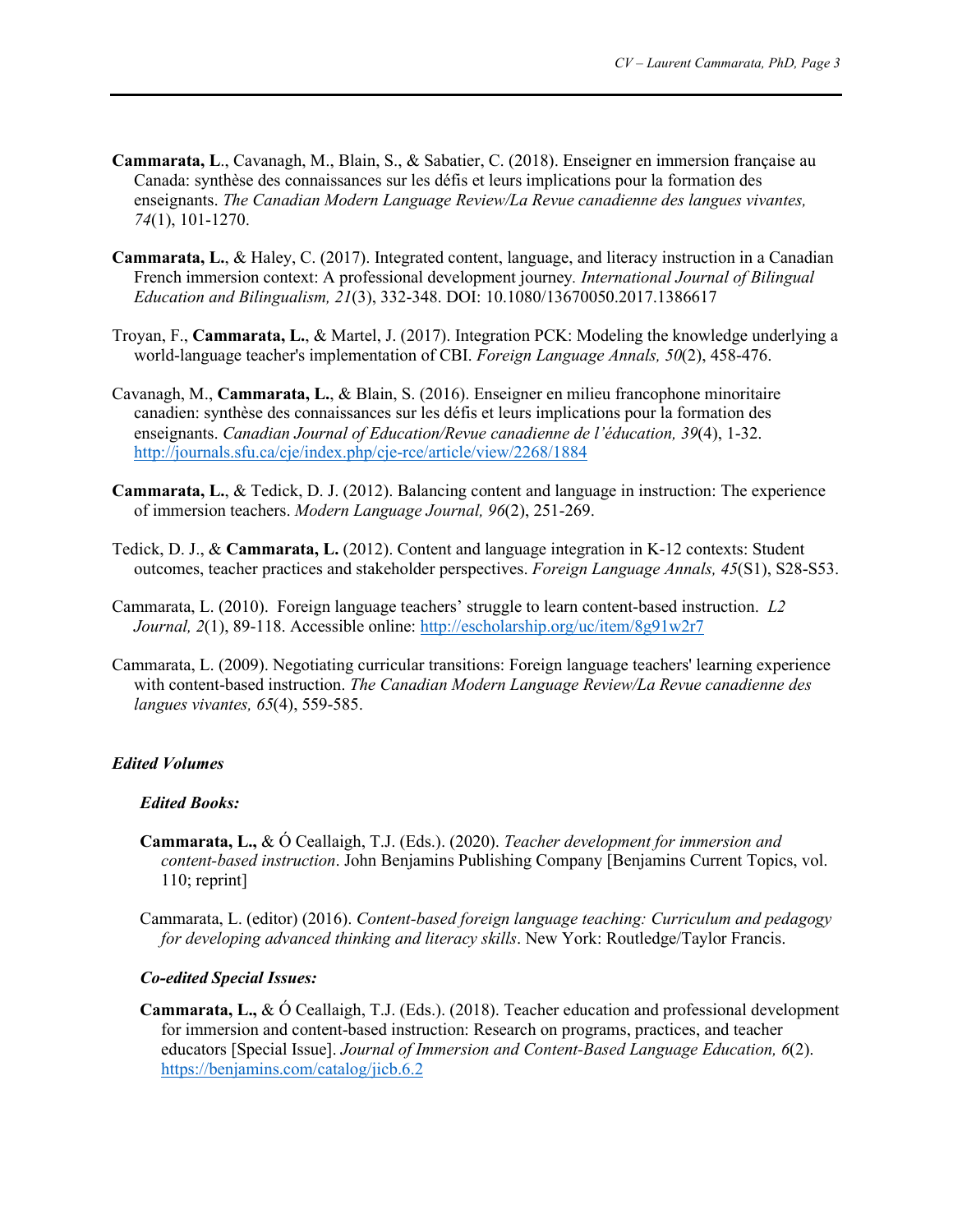#### *Co-edited Journals*

- **Cammarata, L.,** & Ó Duibhir, P. (2021) (Eds.). *Journal of Immersion and Content-Based Language Education*, 9(1).<https://www.benjamins.com/catalog/jicb.9.1>
- **Cammarata, L.,** & Ó Duibhir, P. (2020) (Eds.). *Journal of Immersion and Content-Based Language Education*, 8(2).<https://www.benjamins.com/catalog/jicb.8.2>
- **Cammarata, L.,** & Ó Duibhir, P. (2019) (Eds.). *Journal of Immersion and Content-Based Language Education*, 8(1).<https://benjamins.com/catalog/jicb.8.1>
- **Cammarata, L.,** & Ó Duibhir, P. (2018) (Eds.). *Journal of Immersion and Content-Based Language Education*, 7(1).<https://benjamins.com/catalog/jicb.7.1>

#### *Editorials*

- **Cammarata, L.,** & Ó Duibhir, P. (2021). Editorial. *Journal of Immersion and Content-Based Language Education, 9*(1), 1-3.<https://www.benjamins.com/catalog/jicb.9.1>
- **Cammarata, L.,** & Ó Duibhir, P. (2020). Editorial. *Journal of Immersion and Content-Based Language Education, 8*(2), 145-148.<https://www.benjamins.com/catalog/jicb.8.2>
- **Cammarata, L.,** & Ó Duibhir, P. (2020). Editorial. *Journal of Immersion and Content-Based Language Education, 8*(1), 1-4.<https://benjamins.com/catalog/jicb.8.1>
- **Cammarata, L.,** & Ó Duibhir, P. (2019). Editorial. *Journal of Immersion and Content-Based Language Education, 7*(1), 1-3.<https://benjamins.com/catalog/jicb.7.1>

# *Book Chapters (\*referred)*

- \* **Cammarata, L**., Blain S., & Cavanagh, M. (contracted, under review). Integrating language and literacy teaching into the disciplines: Implications for teacher education in bilingual or multilingual contexts. In S. Ballinger, R. Fielding, & D. Tedick (in preparation), *International perspectives on teacher education for immersion and content-based context.* Multilingual Matters
	- Cammarata, L. (2016). Preface. In L. Cammarata (Ed.), *Content-based foreign language teaching: Curriculum and pedagogy for developing advanced thinking and literacy skills* (pp. xi-xiv). New York: Routledge/Taylor Francis.
	- Cammarata, L. (2016). Foreign Language education and the development of inquiry-driven language programs: Key challenges and curricular planning strategies. In L. Cammarata (Ed.), *Content-based foreign language teaching: Curriculum and pedagogy for developing advanced thinking and literacy skills* (pp. 123-143). New York: Routledge/Taylor Francis.
	- **Cammarata, L.,** Tedick, D. J., & Osborn, T. (2016). Curricular reforms and content-based instruction: Issues and goals. In L. Cammarata (Ed.), *Content-based foreign language teaching: Curriculum and pedagogy for developing advanced thinking and literacy skills* (pp. 1-21). New York: Routledge/Taylor Francis.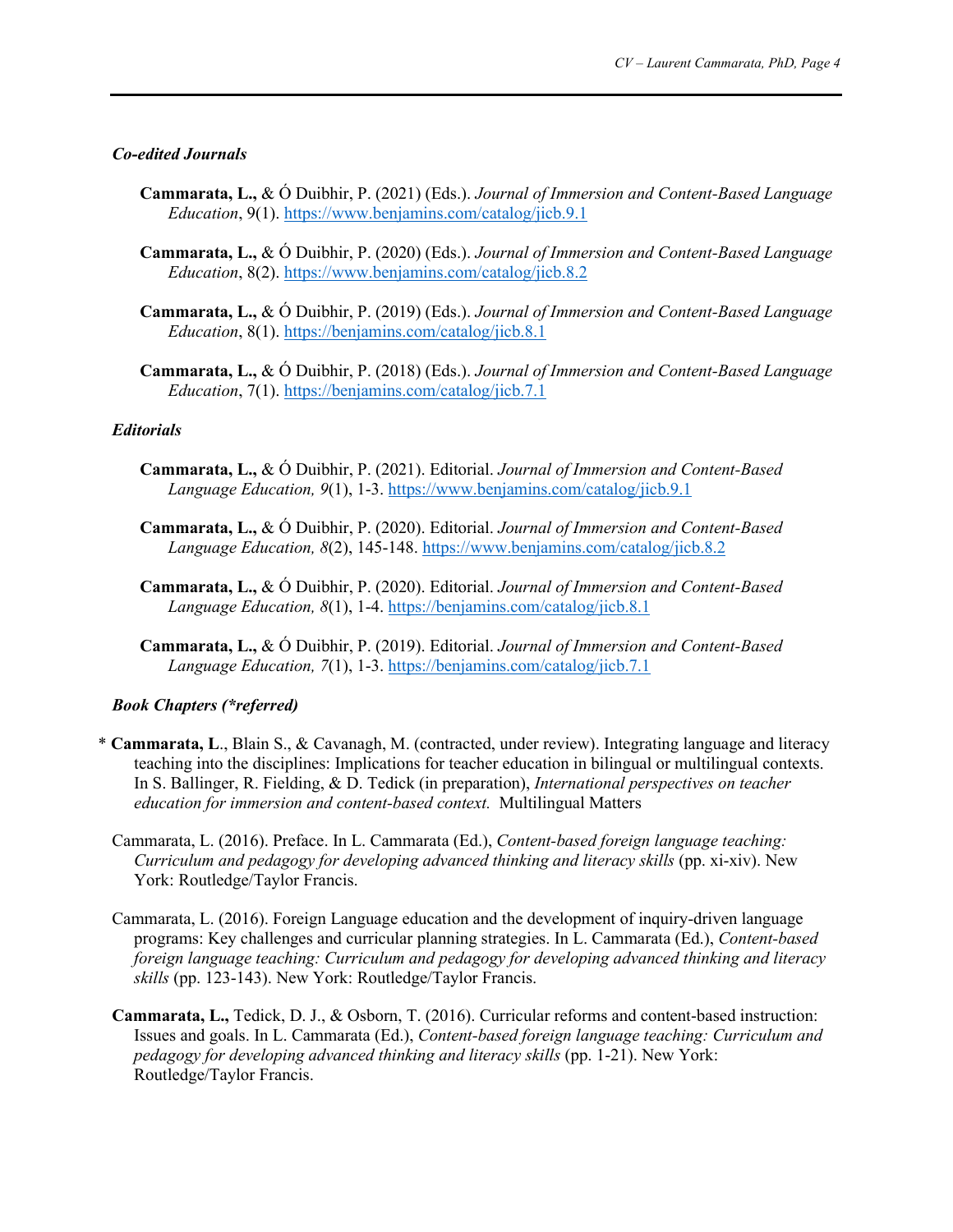- **Cammarata, L.,** & Cavanagh, M. (2014). La restructuration du programme en éducation au Campus Saint-Jean de l'Université de l'Alberta et l'importance du rôle des leaders du milieu académique. In S. E. Elliott-Johns (Ed.), *Leadership for Change in Teacher Education: Voices of Canadian Deans of Education* (pp. 19-24). Sense Publisher. [invited]
- **Cammarata, L.,** & Cavanagh, M. (2014). Restructuring the Teacher Education Program at the Campus Saint-Jean of the University of Alberta and the Importance of the Role of Academic Leaders. In S. E. Elliott-Johns (Ed.), *Leadership for Change in Teacher Education: Voices of Canadian Deans of Education*. Sense Publisher. (English translation to be published in the same volume) [invited]
- \* Shyyan, V., Dunn, W., & **Cammarata, L.** (2013). Developing intercultural understanding in teacher education within the context of language and literacy across the curriculum. In S. Ben Said & L. J. Zhang (Eds.), *Language teachers and teaching: Global perspectives, local initiatives* (pp. 271-287). London: Routledge.
	- Tedick, D. J., & **Cammarata, L.** (2010). Implementing content-based instruction: The CoBaLTT framework and resource center. In J. Davis (Ed.), *World Language Teacher Education: Transitions and Challenges in the 21st Century* (pp. 243-273). Greenwich, CT: Information Age Publishing.
	- **Cammarata, L.**, & Tedick, D. J. (2007). CoBaLTT Project—Content-Based Language Teaching with Technology and showcased units. In C. Falsgraf (Ed.), *National Educational Technology Standards for Students (NETS-S) Curriculum Series: Foreign Language Units for Grades K-12* (pp. 147-188) and expanded units on accompanying CD. Eugene, OR: International Society for Technology in Education (ISTE).

# *Academic Reports*

Cavanagh, M., & **Cammarata, L**. (2015). Enseigner en immersion française et en milieu francophone minoritaire canadien: synthèse des connaissances sur les défis et leurs implications pour la formation des enseignants. Rapport soumis au Conseil de recherches en sciences humaines (CRSH).

# *Encyclopedia Entries (\*refereed)*

\* Cammarata, L. (2012). Phenomenology and Hermeneutics. In C. A. Chapelle et al. (Ed.), *The Encyclopedia of Applied Linguistics*. Hoboken, NJ: Wiley-Blackwell. Published online 5 Nov. 2012 doi: 10.1002/9781405198431.wbeal0905.

#### *Publications Reprinted in Edited Volumes*

**Cammarata, L.**, & Tedick, D. J. (2011). CoBaLTT Project—Content-Based Language Teaching with Technology and showcased units: Le Moyen Âge en France (Unit for High School French) and Les Stéréotypes des Français (Unit for Middle School French) and expanded units on accompanying CD. In C. Falsgraf (Ed.), Technology-Infused French: Foreign-language instruction for the digital age (pp. 49-88). Eugene, OR: International Society for Technology in Education (ISTE). [Reprinted with adaptations from 2007 ISTE publication.]

#### *Contributions to Professional Journals/Web-Based Resources*

Sabatier, C., **Cammarata, L**., Blain, S., & Cavanagh, M. (2018). Formation des enseignants en immersion française : entre complexité, défis et recherche de modalités de développement professionnel. *Journal de l'Immersion, 40*(3), 12-14. (invité)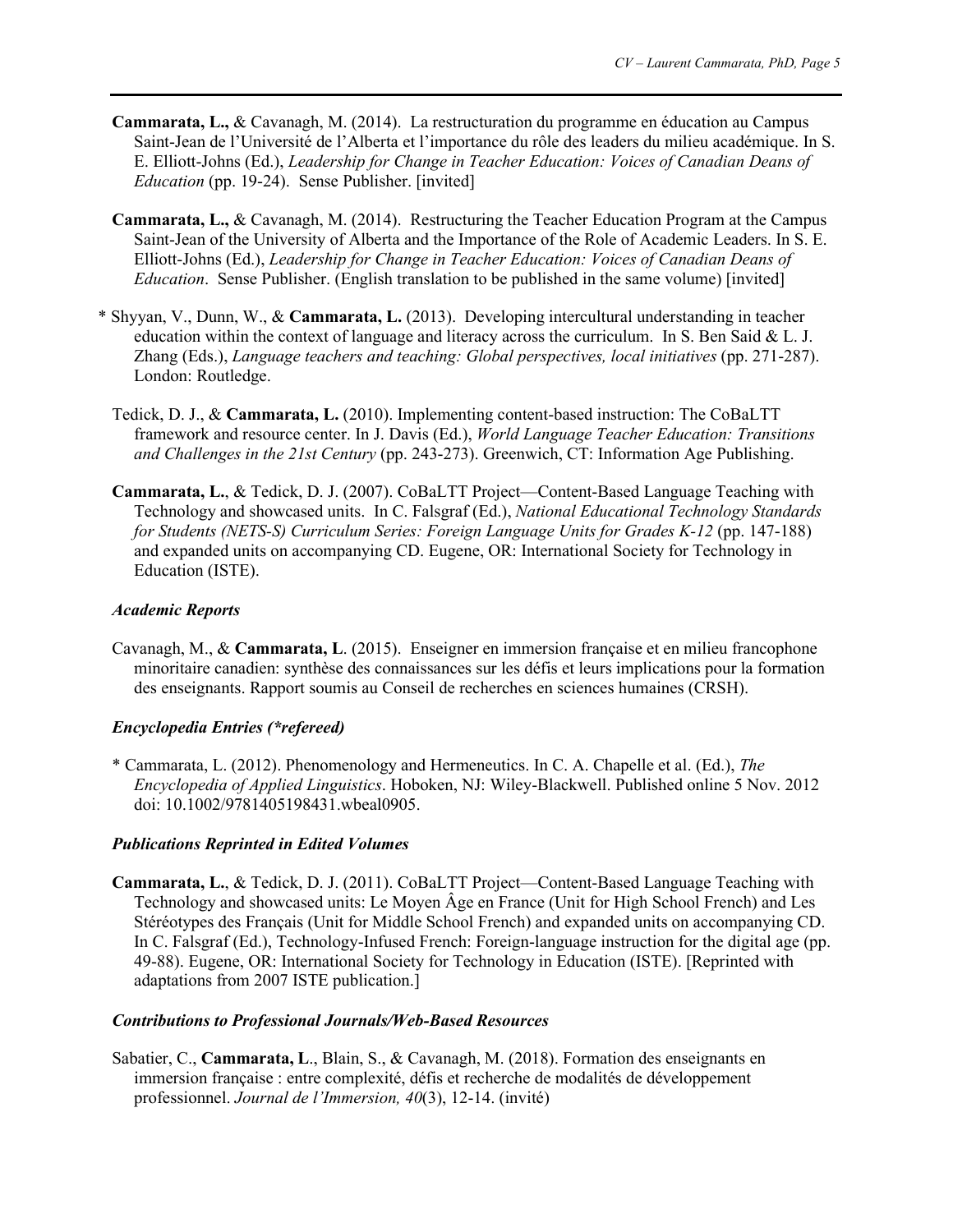- Troyan, F., & **Cammarata, L.** (2014). Finding the Lost C: Community Learning Partnerships Through Expeditionary Learning. *The Language Educator, 9*(4), 42-45.
- Tedick, D., & **Cammarata, L.** (2006). Integrated Performance Assessment: Adapting the model for CBI. Retrieved May 15, 2008, from http://www.carla.umn.edu/cobaltt/modules/assessment/ipa/index.html
- Cammarata, L. (2002/2006). Creation of interactive multimedia activities with Macromedia Flash for the Content-Based Language Teaching with Technology (CoBaLTT) Web resource center. Available at <http://www.carla.umn.edu/cobaltt/>

# *Book Reviews*

- Cammarata, L. (2017). Review of Lyster, R. (2017). Vers une approche intégrée en immersion. Anjou, QB: Les Editions CEC. *Journal of Immersion and Content-Based Language Education*, 5(2), 297-299.
- Cammarata, L. (2009). Review of Osborn, T. (2006). Teaching World Languages for Social Justice: A Sourcebook of Principles and Practices. Mahwah, NJ: Lawrence Erlbaum Associates, Inc. *Critical Inquiry in Language Studies: An International Journal*, 6(1 & 2), 102-106.

# *Curriculum Materials*

Tedick, D. J., **Cammarata, L**., & Johnshoy, M. (2002/2006). Content-Based Language Teaching with Technology (CoBaLTT) Web resource center—an extensive collection of readings, activities, and resources to support content-based language instruction.<http://www.carla.umn.edu/cobaltt/>

# *Newsletter* **Articles**

Blain, S., Cavanagh, M., & **Cammarata, L.** (2019). Comment motiver les élèves et surmonter les défis de l'insécurité linguistique en enseignement de l'écriture en milieu francophone minoritaire. *Info CRDE, 22*, 6-10. [https://www.umoncton.ca/crde/sites/crde.prod.umoncton.ca/files/wf/numero\\_22\\_avril\\_2019.pdf](https://www.umoncton.ca/crde/sites/crde.prod.umoncton.ca/files/wf/numero_22_avril_2019.pdf)

Cammarata, L. (2005). Instructional scaffolding with graphic organizers. *The ACIE Newsletter, 8*(2), 1- 12.<https://carla.umn.edu/immersion/acie/vol8/2005BRIDGE8.2.pdf>

# **5. RESEARCH AND SCHOLARLY CONTRIBUTIONS**

# **5a. PRESENTATIONS AT SCHOLARLY MEETINGS**

# *Invited Plenary Talks / keynote Speaker*

- Cammarata, L. (2022, Sept.). *Teacher preparation for content-based language education: A few thoughts on where we are at and where we should go from here*. Second Language Teacher Education (SLTE2022): Challenges and New Horizons, Vienna, Austria [upcoming]
- Cammarata, L. (2021, May). *When a focus on language is simply not enough: A few thoughts on the importance and accompanying challenges of letting meaning lead the way in the foreign language classroom*. [6th Annual Workshop for Language Teachers](https://clic6thworkshop.blogs.rice.edu/schedule) – Teaching Languages Across the Curriculum: Perspectives on Integrating Language and Content, Rice University, Center for Languages and Intercultural Communication (CLIC), TX, USA.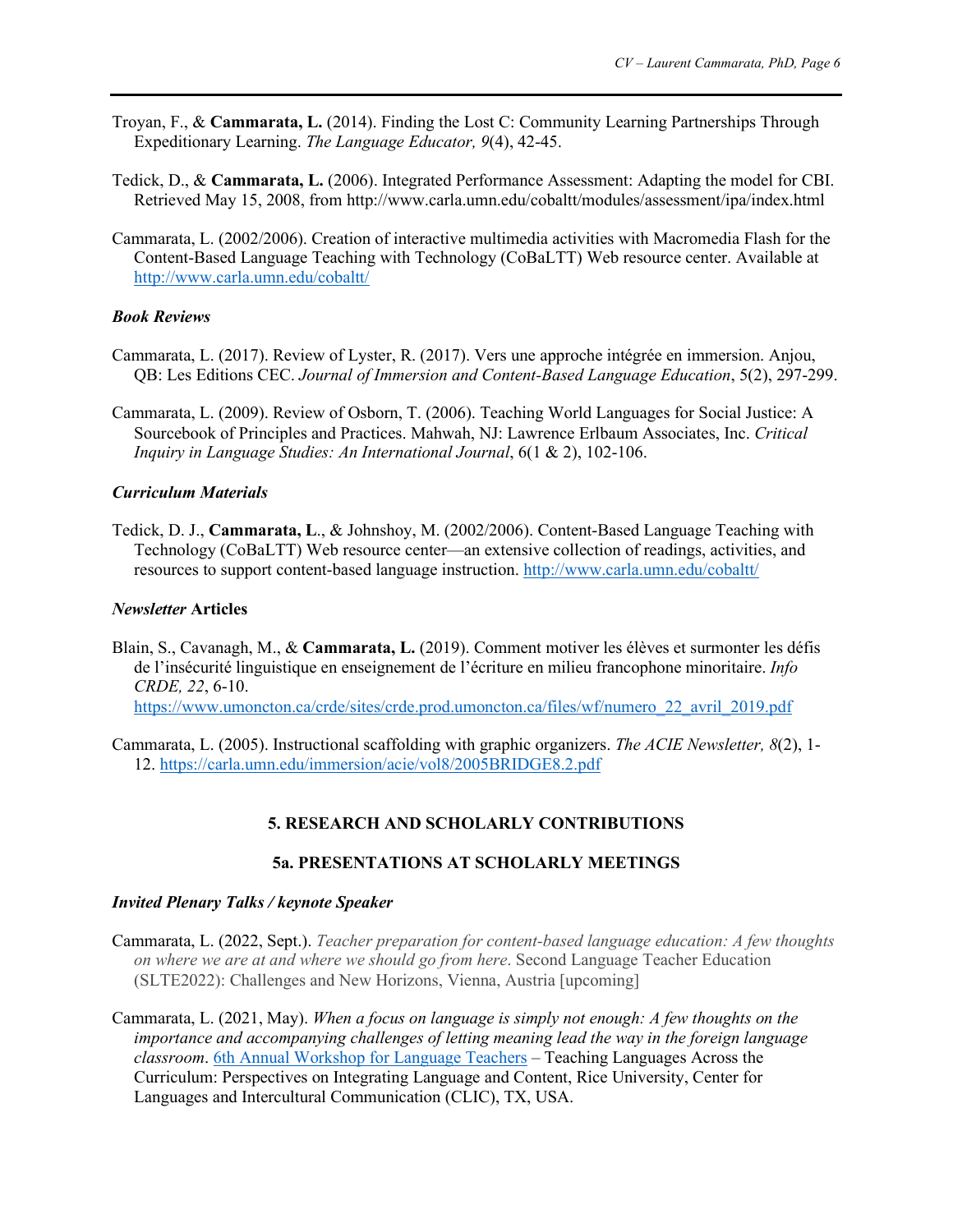- Cammarata, L. (2019, June). *Toward better integrated practice in Immersion/bilingual programs: A focus on teacher knowledge and awareness* (Para uma melhor prática integrada em imersão/programas bilíngues: Um foco no conhecimento e conscientização do professor). Multidimensional Bilingual Education International Conference, Maceió/AL, Brazil.
- Cammarata, L. (2018, May). *Vers une intégration optimale contenu-langue-littératie: défis pédagogiques, horizons nouveaux et autres vagabondages académiques*. [The Canadian Association of Applied](http://www.aclacaal.org/plenary%5d)  [Linguistics / L'Association canadienne de linguistique appliquée,](http://www.aclacaal.org/plenary%5d) University of Regina, Regina, SW.
- Cammarata, L. (2018, May). *The missing link in immersion education research: What is it and why should we care?* Second All-Ireland Research Conference on Immersion Education – Immersion Education: Opportunities and Best Practices, Mary Immaculate College, Limerick, Ireland.

# *Symposium / Colloquium Participation*

- Tedick, D. J. (2019, June) (symposium organizers and presenters) *Advances in Immersion Teacher Education Research*. Invited symposium with **L. Cammarata** (Univ. of Alberta), T.J. Ó Ceallaigh, Muiris Ó Laoire, and Máire Uí Chonghaile (Mary Immaculate College, University of Limerick, Ireland), Diane Tedick and Corinne Mathieu (University of Minnesota), Roy Lyster (McGill Univ., discussant). International Symposium on Bilingualism (ISB), Edmonton, AB.
- Dicks, J., & Kristmanson, P. (2018, May) (Session chairs). *Publishing in Applied Linguistics Journals – A Conversation with Canadian Editors*. Joseph Dicks and Paula Kristmanson (Editors, Canadian Journal of Applied Linguistics/Revue Canadienne de linguistique appliquée), Jeff Bale (Associate Editor, International Multilingual Research Journal), **Laurent Cammarata** (Incoming Editor, Journal of Immersion and Content-based Language Education), Murray Munroe and Danièle Moore (Editors, Canadian Modern Language Review/Revue canadienne des langues vivantes), Leila Ranta and Joanna White (Editors, Language Awareness), Mela Sarkar, Editor (Journal of Belonging, Identity, Language and Diversity/ Revue de langage, d'identité, de diversité et d'appartenance. CAAL/ACLA 2018, University of Regina, Regina, SW.
- Ó Ceallaigh, T.J. (2018, May) (symposium organizer). *Developing teaching and leadership capacity in immersion*. With Diane Tedick and Corinne Mathieu (University of Minnesota), T.J. Ó Ceallaigh and Aoife Ní Shéaghdha (Mary Immaculate College, University of Limerick, Ireland), **Laurent Cammarata** (University of Alberta). Second All-Ireland Research Conference on Immersion Education – Immersion Education: Opportunities and Best Practices, Mary Immaculate College, Limerick, Ireland.
- Ó Ceallaigh, T.J. (2016, October) (symposium organizer). *Educational Innovations in Immersion Teacher Preparation and Development*. With T.J. Ó Ceallaigh (Univ. of Limerick, Ireland), **L. Cammarata** (Univ. of Alberta), M. Cavanagh (Univ. of Alberta) & S. Blain (Univ. of Moncton), S. Björklund (Univ. of Vaasa) & K. Mård-Miettinen (Univ. of Vaasa), M. Alencastre (Univ. of Hawai'i at Hilo), D. J. Tedick (Univ. of Minnesota). Sixth International Conference on Immersion and Dual Language Education, Minneapolis, MN.
- Peercy, M. M. (2014, April) (symposium organizer). *Practice-Based Education for Teachers of Language Learners*. With Francis J. Troyan (Ohio State Univ.) & Megan M. Peercy (Univ. of Maryland), Susan O'Hara (Univ. of California-Davis), Robert Pritchard (California State Univ.-Sacramento), & Jeff Zwiers (Stanford Univ.), Kristin Johnson Davin (Loyola Univ. Chicago) & Francis J. Troyan (Ohio State Univ.), Francis J. Troyan (Ohio State Univ.) & **Laurent Cammarata** (Univ. of Alberta), Morva McDonald (Univ. of Washington). AERA, Philadephia, PI.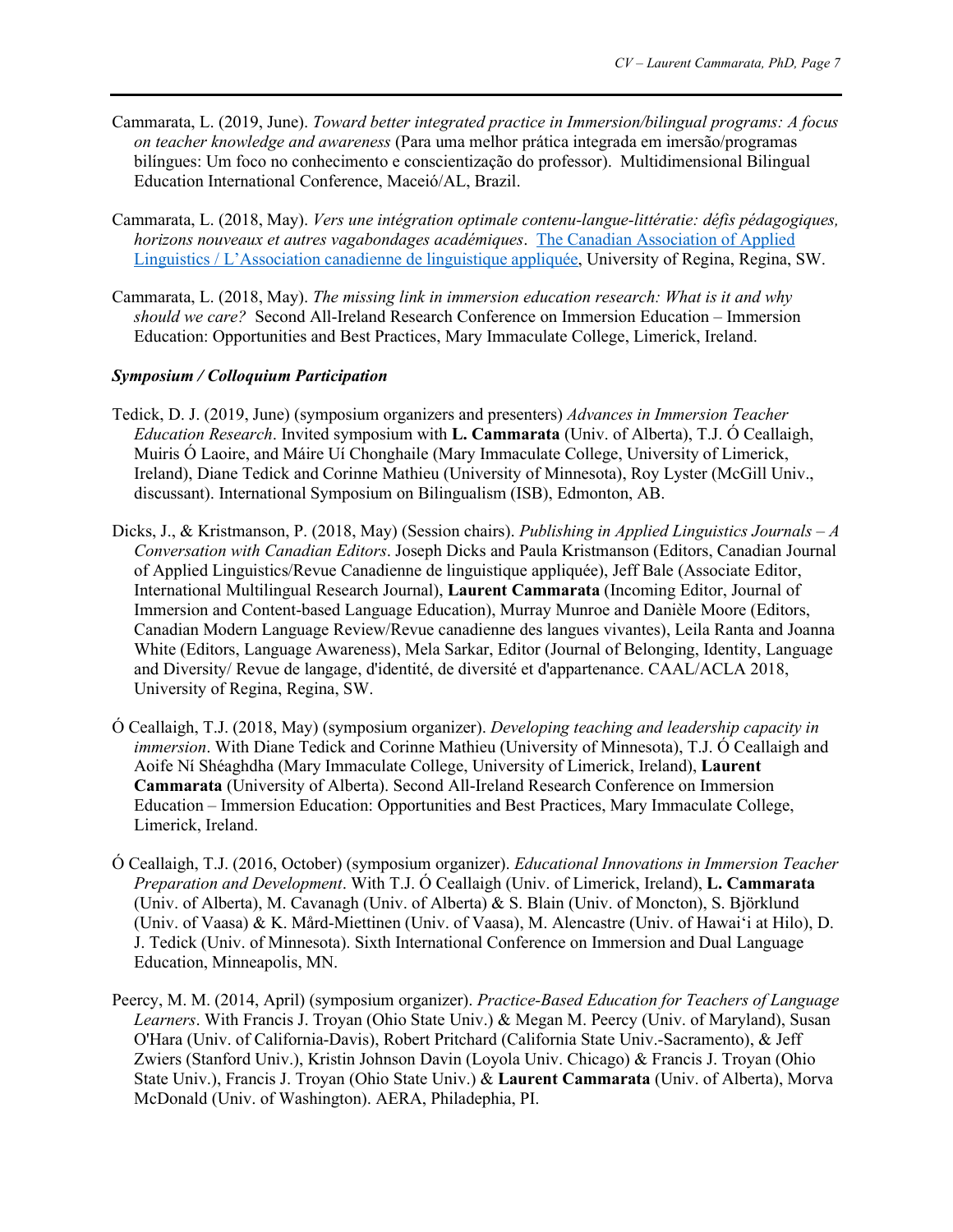- Donato, R., & Glisan, E. (2013, March) (colloquium organizers). *The ACTFL Research Priorities Project: Moving Language Education Forward*. With R. Donato (Univ. of Pittsburgh), E. Glisan (Indiana Univ. of Pennsylvania), J. Thoms (Utah State Univ.), K. Paesani (Wayne State Univ.), H. Allen (Univ of Wisconsin-Madison), D. Tedick (Univ. of Minnesota) & **L. Cammarata** (Univ. of Alberta). Annual meeting of the American Association of Applied Linguistics, Dallas, TX.
- Tedick, D. J., & Fortune, T.W. (2012, October) (symposium organizers and presenters) *Unpacking a "third way" for immersion teacher education and development*. Invited symposium with S. Björklund (Univ. of Vaasa), **L. Cammarata** (Univ. of Alberta), K. Kawai'ae'a (Univ. of Hawai'i-Hilo), C. Urow & K. Beeman (Illinois Resource Center). Bridging Contexts for a Multilingual World: Fourth International Conference on Language Immersion Education. St. Paul, MN.
- Duff, P. (2008, June 4) (symposium organizer). *Research on Language and Content Integration*. Invited symposium with **Laurent Cammarata** (Univ. of Georgia), Margaret Early (Univ. British Columbia) & Jim Cummins (OISE/UT), Masaki Kobayashi (Kanda Univ., Japan) & Patricia Duff (Univ. of British Columbia), Roy Lyster (McGill Univ.), Laura Collins (Concordia) & Susan Ballinger (McGill Univ.), Bernard Mohan (Univ. of British Columbia, discussant), Geoff Williams, Jeremie Séror, Martin Guardado, William McMichael, & Sandra Zappa-Hollman (Univ. of British Columbia). Canadian Association of Applied Linguistics/Association Canadienne de Linguistique Appliquée (ACLA), Vancouver, BC.
- Tedick, D. J., & Fortune, T. W. (2007, June). (symposium organizers and presenters). *Preparing and developing language teachers for content-based instruction*. Invited symposium with **L. Cammarata** (Univ. of Georgia), J. Crandall (Univ. of Maryland), and P. Hoare & S. Kong (Hong Kong Institute of Education). Sixth International Conference on Language Teacher Education, Minneapolis, MN.

# *Papers at Refereed Scholarly Meetings*

- **Cammarata, L.**, Ó Duibhir, P., & Ní Thuairisg, L. (2021, October). *Student retention in immersion education: What drives parental decision-making when it comes to enrollment and withdrawal in immersion programs?* Paper presented at the 8th International Conference on Immersion and Dual Language Education, Salt Lake City, UT. Conference postponed because of COVID-19 (new date: March 3-6, 2022).
- **Cammarata, L.**, & Cavanagh, M. (Avril, 2021). *Vers une meilleure intégration de l'enseignement de la langue et de la littératie dans les disciplines en contexte immersif : la formation des formateurs au cœur de la recherche.* Paper presented at the 7e Colloque international en éducation organisée par le Centre de recherche interuniversitaire sur la formation et la profession enseignante (CRIFPE).
- Cavanagh, M., Rao, S., Stroulia, E., & **Cammarata, L.** (2020). Francopass, une nouvelle application mobile pour développer le sentiment d'appartenance à la communauté francophone en Alberta. *Journal of the Canadian Association for Curriculum Studies∕ Revue de l'Association canadienne pour l'étude du curriculum, 18*(1), pp. 70-71.
- Cavanagh, M., Rao. S., Stroulia E., & **Cammarata L**. (2020, June). *Francopass, a New Mobile Application for Developing a Feeling of Belonging to the Francophone Community in*  Alberta. Conférence présentée au 48<sup>e</sup> congrès annuel de la Société canadienne pour l'étude de l'éducation (SCÉÉ) dans le cadre du colloque du Regroupement pour l'étude de l'éducation en milieu minoritaire (RÉÉFMM), Western University, London, Ontario. Conference cancelled because of COVID-19.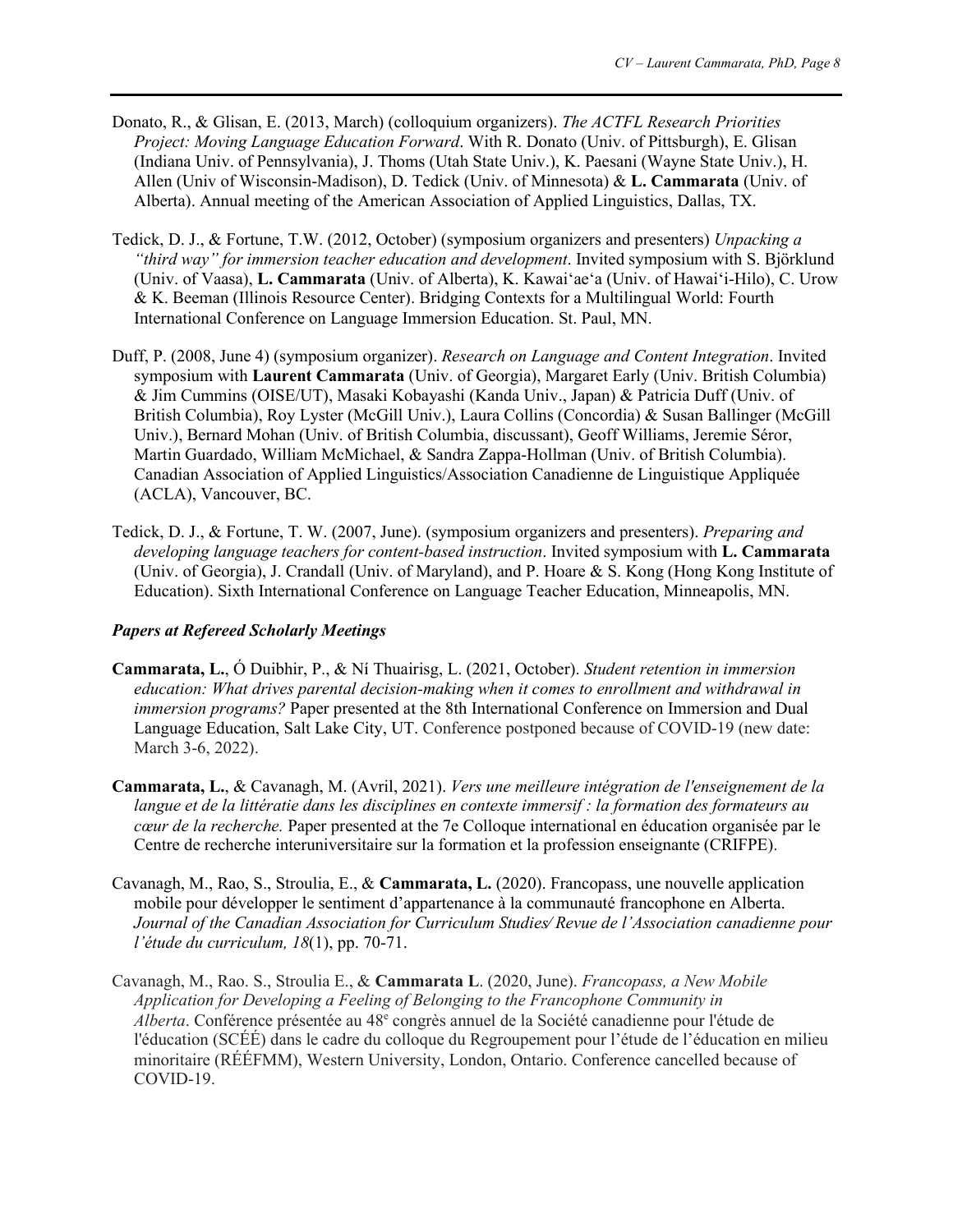- **Cammarata, L**., & Ó Ceallaigh, T.J. (2019, February). *Toward immersion teacher knowledge enrichment: Exploring the potential of the I-PCK Knowledge Base Framework for Integration*. International Conference on Immersion and Dual Language Education, Charlotte, NC, USA
- Cavanagh, M., Blain, S., & **Cammarata, L.** (mai 2018). *Intégrer la langue et la littératie dans les disciplines : les formateurs d'enseignants en milieu francophone minoritaire sont-ils prêts à relever le défi?* Paper presented at the 46e annual congres of the Société canadienne pour l'étude de l'éducation (SCÉÉ) dans le cadre du colloque du Regroupement pour l'étude de l'éducation en milieu minoritaire (RÉÉFMM), University of Regina, Regina, SW.
- Cavanagh, M., **Cammarata L**., & Blain, S. (mai 2017). *Enseigner en milieu francophone minoritaire canadien : synthèse de connaissances sur les défis et leurs implications pour la formation des enseignants*. Paper presented at the 45e annual congres of the Société canadienne pour l'étude de l'éducation (SCÉÉ) dans le cadre du colloque du Regroupement pour l'étude de l'éducation en milieu minoritaire (RÉÉFMM), Université Ryerson, Toronto, Ontario.
- **Cammarata, L**., & Haley, C. (2016, October). *Professional development and French Immersion: The case of the WILDACT project*. Paper presented at the Sixth International Conference on Immersion and Dual Language Education, Minneapolis, MN, USA.
- **Cammarata, L**., & Cavanagh, M. (2016, May). *Immersion Teacher Educators' understanding of the nature and role of Integrated Content and Language*. Paper presented at the Canadian Association of Applied Linguistics/Association Canadienne de Linguistique Appliquée (ACLA) 2016 conference, Calgary, AB.
- Blain, S, **Cammarata, L**., & Cavanagh, M. (2016, May). *Les compétences en littératie des futurs enseignants d'immersion française et en milieu minoritaire francophone canadien : les préparer à jouer leur rôle de modèle langagier*. Paper presented at the 84e congré de L'Association francophone pour le savoir (ACFAS), Montréal, QC.
- Troyan, F., **Cammarata, L**., & Martel, J. (2015, March). *Examining the Influence of K-12 Foreign Language Teachers' Pedagogical Content Knowledge and a Supportive School Ecosystem on CBI Implementation*. Paper presented at the joint American Association for Applied Linguistics (AAAL) and Association Canadienne de Linguistique Appliquée (ACLA) 2015 Conference, Ottawa, ON.
- Cavanagh, M., Laurent, A, & **Cammarata, L**. (2013, May). *Vers un cadre de référence pour la formation des enseignants du XXIe siècle*. Paper presented at the Colloque international en education 2013 Annual Meeting, Montréal.
- Tedick, D. J., & **Cammarata, L**. (2012, April). *A decade of research on CBI in K-12 contexts: Present status and future directions*. Annual meeting of the American Educational Research Association, Vancouver, BC.
- Tedick, D. J., & **Cammarata, L**. (2011, May). *Teachers' experiences with content-based instruction: Lessons for teacher educators*. Expanding our Horizons: Seventh International Conference on Language Teacher Education. Minneapolis, MN: Center for Advanced Research on Language Acquisition.
- **Cammarata, L**., Tedick, D. J., & Osborn, T. (2010, November). *Content-based instruction for developing 21st century skills*. Annual meeting of the American Council on the Teaching of Foreign Languages, Boston, MA.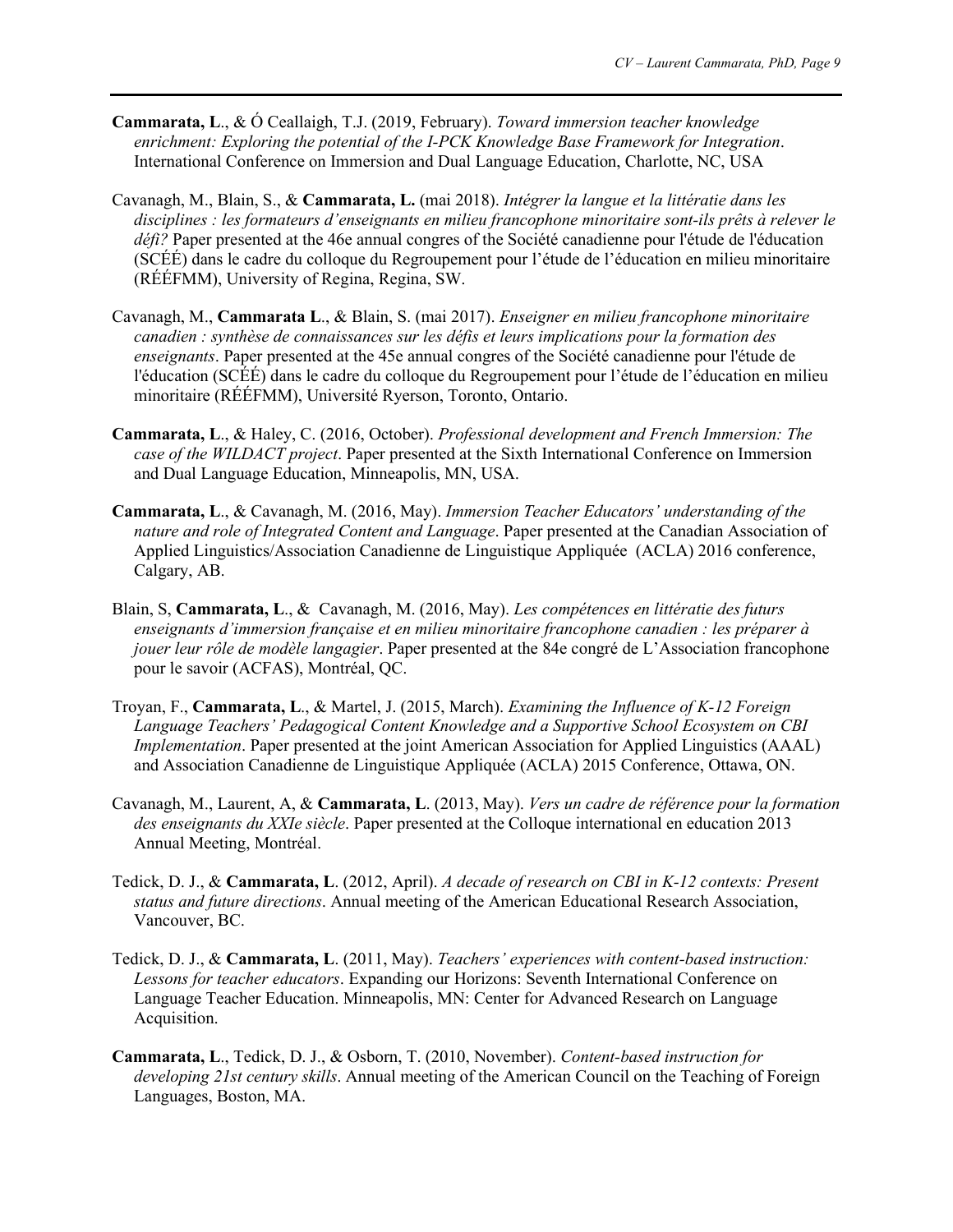- Cammarata, L. (2010, March). *Content-based instruction in practice: Two foreign language teachers' experience of implementing CBI*. Paper presented at the American Association for Applied Linguistics (AAAL), Atlanta, GA.
- Troyan, F., & **Cammarata, L**. (2010, March). *Implementing CBI in the foreign language classroom: Exploring the power of dialogic partnerships*. Paper presented at the American Association for Applied Linguistics (AAAL), Atlanta, GA.
- **Cammarata, L**., & Tedick, D. J. (2009, May). *Balancing content and language in instruction: A phenomenological exploration of immersion teachers' lived experience*. Annual meeting of the Canadian Association of Applied Linguistics, Ottawa, Ontario.
- **Cammarata, L**., & Tedick, D. J. (2009, April). *Exploring immersion teachers' experience of balancing content and language in instruction*. Annual meeting of the American Educational Research Association, San Diego, CA.
- **Cammarata, L**., & Troyan, F. (2008, November). *Content-based instruction and Expeditionary Learning: A recipe for successful implementation*. Paper presented at the annual meeting of the American Council on the Teaching of Foreign Languages (ACTFL) 42nd annual conf., Orlando, FL.
- **Cammarata, L**., & Oda, K. (2008, November). *Integrating culture meaningfully into language classrooms with CBI and technology*. Paper presented at the annual meeting of the American Council on the Teaching of Foreign Languages (ACTFL) 42nd annual conference, Orlando, FL.
- **Cammarata, L**., & Tedick, D. J. (2008, October). *Immersion teachers' lived experience of balancing content and language*. Immersion Education: Pathways to Bilingualism and Beyond. Third International Conference on Language Immersion Education. St. Paul, MN.
- **Cammarata, L**., & Tedick, D. J. (2008, March). *Exploring immersion teachers' experience of balancing content and language in instruction*. Annual meeting of the American Association of Applied Linguistics, Washington, DC.
- Tedick, D. J., Fortune, T. W., **Cammarata, L**., & Oda, K. (2007, November). *Adapting the integrated performance assessment for content-based instruction*. Annual meeting of the American Council on the Teaching of Foreign Languages, San Antonio, TX.
- Cammarata, L. (2007, April). *Foreign language teachers and content-based instruction: The struggle to balance language and content instruction*. Paper presented at the American Association for Applied Linguistics (AAAL), Costa Mesa, CA.
- Cammarata, L. (2006, November). *Content-Based Instruction: Exploring Immersion and Foreign Language Teachers' Learning Experiences*. Paper presented at the annual meeting of the American Council on the Teaching of Foreign Languages (ACTFL) 40th annual conference, Nashville, TN.
- **Cammarata, L**., & Tedick, D. J. (2006, April). *Implementing content-based instruction: Addressing challenges in professional development*. Annual meeting of the American Educational Research Association, San Francisco.
- Tedick, D. J., & **Cammarata, L**. (2005, November). *Content-based instruction and professional development: Exploring teacher-identified challenges*. Annual meeting of the American Council on the Teaching of Foreign Languages, Baltimore, MD.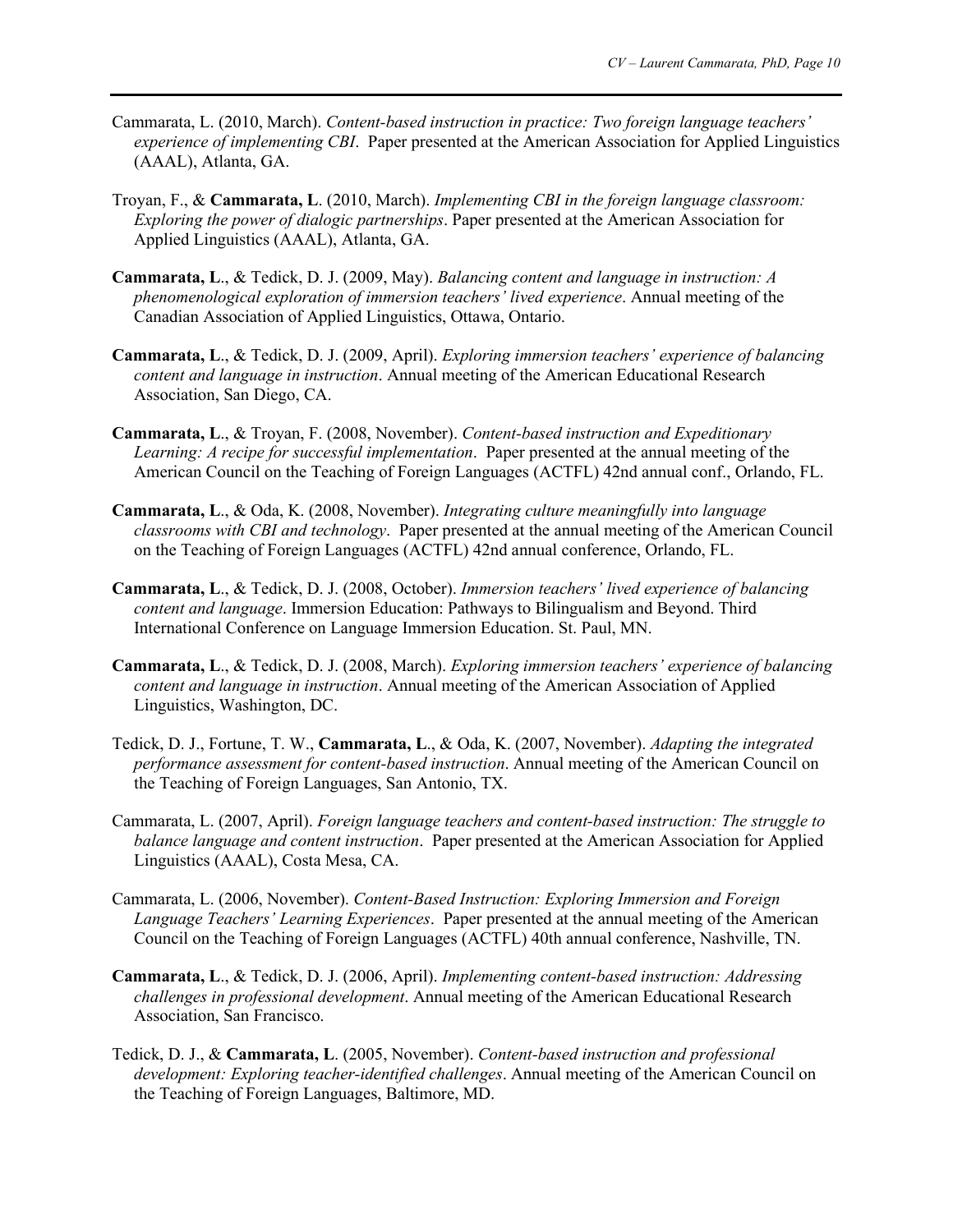- Cammarata, L. (2005, July). *Implementing content-based instruction: Exploring foreign language teachers' experiences*. Paper presented at the 14th World Congress of Applied Linguistics (AILA), Madison, WI.
- Cammarata, L. (2005, June). *Implementing integrated language and content instruction: Exploring teachers' learning experience*. Paper presented at the Fourth International Conference on Language Teacher Education (ICLTE), Minneapolis, MN.
- Tedick, D. J., & **Cammarata, L**. (2005, March). *Professional development and content-based instruction: Addressing teacher-identified challenges*. Georgetown University Round Table on Languages and Linguistics, Washington, DC.
- Cammarata, L. (2004, September). *Online Professional Development in Content-Based Instruction*. Paper presented at the European Association for Computer-Assisted Language Learning (EUROCALL) Conference, Vienna (Austria).
- **Cammarata, L**., Oda, K. & Zhang, X. (2004, March). *Developing Nonverbal Communications Training Software for ITAs*. Presentation given at the Teachers of English to Speakers of Other Languages (TESOL) Convention, Long Beach, CA.
- Lentz, U., **Cammarata, L**., & Johnshoy, M. (2003, November). *Anywhere, anytime: Online professional development in content-based instruction*. Paper presented at the annual meeting of the American Council on the Teaching of Foreign Languages (ACTFL) annual Conference, Philadelphia, PA.

# *Papers at Non-Refereed Scholarly Meetings*

- Cavanagh, M., & **Cammarata, L.** (2016, March 18). *Enseigner en immersion française et en milieu francophone minoritaire canadien: synthèse des connaissances sur les défis et leurs implications pour la formation des enseignants*. Paper presented as part of the Conversations de la recherche, Campus Saint-Jean, University of Alberta, Edmonton, AB.
- Cavanagh, M., & **Cammarata, L.** (2015, November). *Enseigner en immersion française et en milieu francophone minoritaire canadien: synthèse des connaissances sur les défis et leurs implications pour la formation des enseignants*. Conférence présentée dans le cadre du forum national du Conseil de recherches en sciences humaines du Canada (CRSH) sur le thème : Imaginer l'avenir du Canada, Ottawa, Ontario.

# *Invited Preconference Workshop Presentations (\*remunerated)*

- \* Cammarata, L. (postponed). *Le phénomène d'attrition dans les programmes d'immersion au cœur de la recherche*. Congrès de l'Association canadienne des professeurs d'immersion (ACPI), Banff (Alberta). Because of COVID-19, the pre-conference workshop originally scheduled for Novembre, 2020, has been reported to December, 2021 (per the organizers' request, this workshop will be offered twice, once in FR and once in EN)
- \* Cammarata, L. (2016, October). *A Framework for Content-Language-Literacy Integration*. Sixth International Conference on Immersion and Dual Language Education, Minneapolis, MN.
- Tedick, D. J., Johnshoy, M., & **Cammarata, L.** (2005, June). *CoBaLTT for foreign language teacher education*. Pre-conference workshop conducted at the Language Teacher Education (LTE) Fourth International Conference, Minneapolis, MN.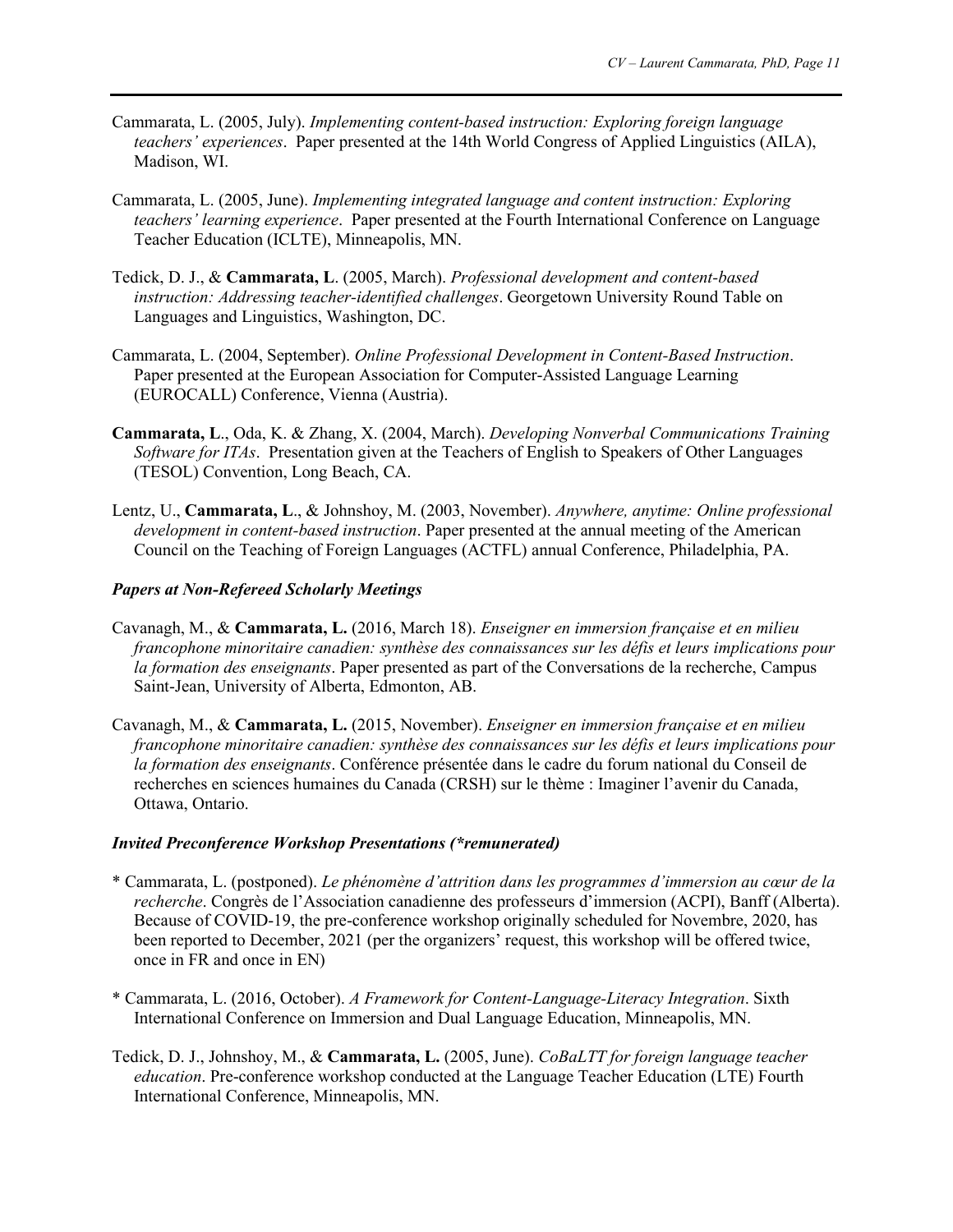Tedick, D. J., Johnshoy, M., & **Cammarata, L.** (2003, May). *CoBaLTT for language teacher education*. Creating Teacher Community: Third International Conference on Language Teacher Education. Minneapolis, MN.

#### **5b. PRESENTATIONS AT PROFESSIONAL MEETINGS**

#### *Paper Presentations (\*refereed)*

- \* **Cammarata L**., & Cavanagh, M., (postponed). *Enseignement de la langue et de la littératie dans les matières : démarche et modèle pour guider le travail de planification*. Congrès de l'Association canadienne des professeurs d'immersion (ACPI), Banff (Alberta). Because of COVID-19, the presentation originally scheduled for Novembre 14, 2020, has been reported to December 4, 2021.
- \* Haley, C. & **Cammarata, L.** (2015, October). *Chaque professeur d'immersion est un professeur de langue!* Congrès de l'Association canadienne des professeurs d'immersion (ACPI) 2015, Whistler, BC.
- Cammarata, L. (2014, April). *Enseignement simultané du contenu et de la langue: l'expérience des enseignants d'immersion*. Paper presented at t the 5e Colloque des finissants des programmes de maîtrise (M.A. et M.Ed.), Campus Saint-Jean, University of Alberta, Edmonton, AB.
- \* Cammarata, L. (2011, February). *Development of 21st century skills: Using essential questions and authentic materials in the classroom*. Paper presented at the Institute for Innovations in Second Language Education (iisle) Second Languages Matter! Best Practices Day, Edmonton, AB.

#### *Invited Lectures (\*remunerated)*

- \* Cammarata, L. (2020, June 10). *French Immersion in Canada: A few thoughts on where we are at… and more if time allows!* (two-hour presentation). Guest speaker, postgraduate Master teacher education programme, Mary Immaculate College, University of Limerick, Ireland; course: Global Perspectives on Immersion/Bilingual Education Summer School, course instructor: T.J. Ó Ceallaigh & Karen Ni Chlochasaigh.
- Cammarata, L., & Cavanagh, M. (2020, June 17). *Brief overview of the state of French Immersion in Canada and a few thoughts regarding its future* (two-hour presentation). Guest speaker, postgraduate Master teacher education programme, Mary Immaculate College, University of Limerick, Ireland; course: Global Perspectives on Immersion/Bilingual Education Summer School, course instructor: T.J. Ó Ceallaigh & Karen Ni Chlochasaigh.
- Cammarata, L. (2019, March 28). *A Framework for the integration of content, language, and literacy in curriculum planning and teaching*. Guest speaker, University of Minnesota, United States, course instructor: Cory Mathieu.
- Cammarata, L. (2018, March 1). *A Framework for the integration of content, language, and literacy in curriculum planning and teaching*. Guest speaker, University of Minnesota, United States, course instructor: Cory Mathieu.
- Cammarata, L. (2017, March 8). *Apprentissage par enquête & Cadre de planification pédagogique visant à faciliter l'enseignement simultané de la langue et de la littératie académique dans les diverses disciplines*. Guest speaker, McGill University, Canada, course instructor: Susan Ballinger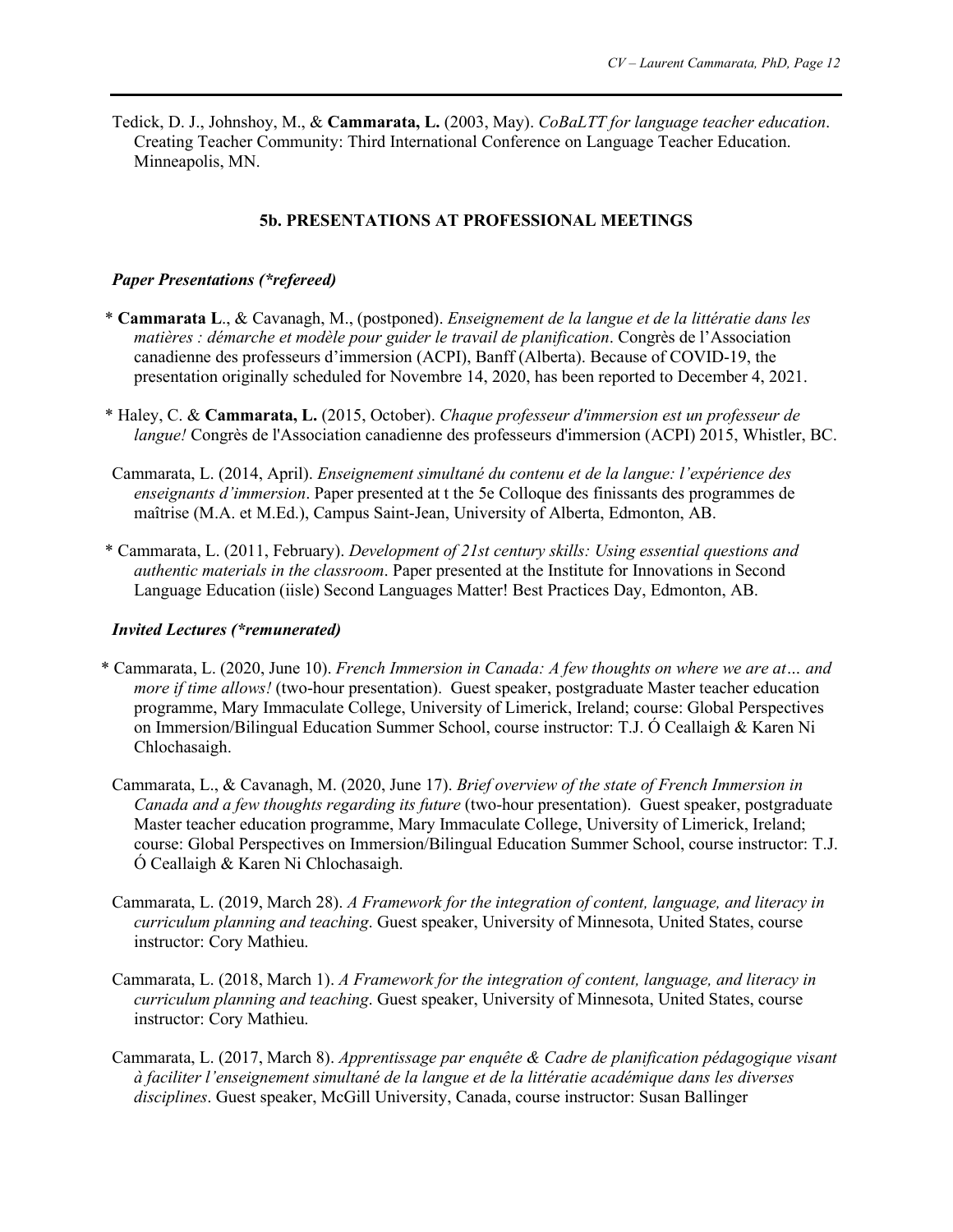- Cammarata, L. (2016, March 3). *A Framework for Content-Language-Literacy Integration*. Guest speaker in an online course, University of Minnesota, United States, course instructor: Diane J. Tedick.
- Cammarata, L. (2014, March 27). *Toward effective CLIL curriculum development: Untangling the Content-Language-Literacy knot* (two-hour presentation). Guest speaker, Mary Immaculate College, University of Limerick, Ireland, course instructor: T.J. Ó Ceallaigh.

# **5c. PROFESSIONAL DEVELOPMENT WORKSHOPS**

#### *Summer Institutes / summer courses (\*remunerated)*

- \* Cammarata, L. (2021, June 21-25). "Content-based language instruction and curriculum development." Summer institute for teachers conducted through the CARLA Summer Institute program at the Center for Advanced Research on Language Acquisition (CARLA), University of Minnesota, Minneapolis, MN [also offered as an intensive 2-credit summer course: *CI 5660*]
- \* Cammarata, L. (2017, July 24-28). "Content-based language instruction and curriculum development." Summer institute for teachers conducted through the CARLA Summer Institute program at the Center for Advanced Research on Language Acquisition (CARLA), University of Minnesota, Minneapolis, MN [also offered as an intensive 2-credit summer course: *CI 5660*]
- \* Cammarata, L. (2016, July 25-29). "Content-based language instruction and curriculum development." Summer institute for teachers conducted through the CARLA Summer Institute program at the Center for Advanced Research on Language Acquisition (CARLA), University of Minnesota, Minneapolis, MN [also offered as an intensive 2-credit summer course: *CI 5660*]
- \* Cammarata, L. (2015, July 20-24). "Content-based language instruction and curriculum development." Summer Institute for teachers conducted through the CARLA Summer Institute program at the Center for Advanced Research on Language Acquisition (CARLA), University of Minnesota, Minneapolis, MN [also offered as an intensive 2-credit summer course: *CI 5660*]
- \* Cammarata, L. (2014, July 21-25). "Content-based language instruction and curriculum development." Summer Institute for teachers conducted through the CARLA Summer Institute program at the Center for Advanced Research on Language Acquisition (CARLA), University of Minnesota, Minneapolis, MN [also offered as an intensive 2-credit summer course: *CI 5660*]
- \* Cammarata, L. (2013, July 15-19). "Content-based language instruction and curriculum development." Summer Institute for teachers conducted through the CARLA Summer Institute program at the Center for Advanced Research on Language Acquisition (CARLA), University of Minnesota, Minneapolis, MN [also offered as an intensive 2-credit summer course: *CI 5660*]
- \* Cammarata, L. (2012, July 23-27). "Content-based language instruction and curriculum development." Summer institute for teachers conducted through the CARLA Summer Institute program at the Center for Advanced Research on Language Acquisition (CARLA), University of Minnesota, Minneapolis, MN [also offered as an intensive 2-credit summer course: *CI 5660*]
- \* Cammarata, L. (2011, July 11-15). "Content-based language instruction and curriculum development." Summer institute for teachers conducted through the CARLA Summer Institute program at the Center for Advanced Research on Language Acquisition (CARLA), University of Minnesota, Minneapolis, MN [also offered as an intensive 2-credit summer course: *CI 5660*]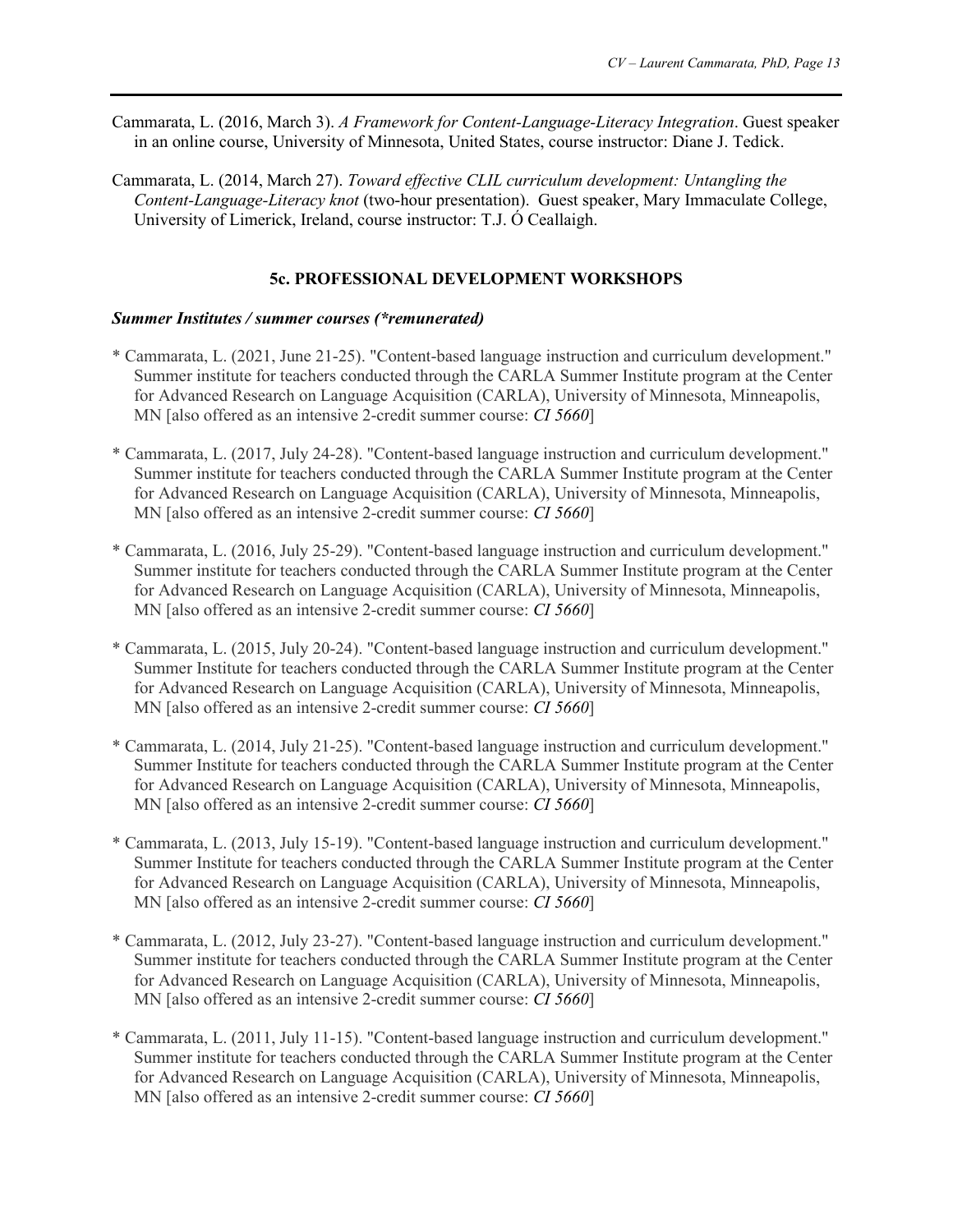- \* Cammarata, L. (2010, July 26-30). "Content-based language instruction and curriculum development." Summer institute for teachers conducted through the CARLA Summer Institute program at the Center for Advanced Research on Language Acquisition (CARLA), University of Minnesota, Minneapolis, MN [also offered as an intensive 2-credit summer course: *CI 5660*]
- \* Cammarata, L. (2009, July 20-24). "Content-based language instruction and curriculum development." Summer institute for teachers conducted through the CARLA Summer Institute program at the Center for Advanced Research on Language Acquisition (CARLA), University of Minnesota, Minneapolis, MN [also offered as an intensive 2-credit summer course: *CI 5660*]
- \* Cammarata, L., Abderrezak, H., Haakenson, T., & Riviere, M. (2008, July 28-August 1). "Contentbased language instruction and curriculum development." Summer institute for teachers conducted through the CARLA Summer Institute program for the Center for Advanced Research on Language Acquisition (CARLA), University of Minnesota, Minneapolis, MN [also offered as an intensive 2 credit summer course: *CI 5660*]
- \* Cammarata, L. (2006, July 20-24). "Content-based language instruction and curriculum development." Summer institute for teachers conducted through the CARLA Summer Institute program at the Center for Advanced Research on Language Acquisition (CARLA), University of Minnesota, Minneapolis, MN [also offered as an intensive 2-credit summer course: *CI 5660*]

#### *Workshops and Invited Presentations (\*remunerated)*

- **Cammarata, L**., & Cavanagh, M. (September 2019). *Introduction à un modèle de planification intégrée contenu-langue-littératie*. Workshop developed for: Edmonton Catholic Schools Division and offered within the context of its yearly Immersion Summit. 2-hour session. Participants: 12 immersion teachers and administrators.
- \* **Cammarata, L.**, & Cavanagh, M. (February 2018). *Introduction à un modèle de planification intégrée contenu-langue-littératie.* Workshop co-developed for: Calgary Regional Consortium (CRC). 1 fullday session. Participants: 15 immersion teachers and administrators (4 schools involved).
- \* Cammarata, L. (January to March 2018). *Vers une intégration optimale de la langue et de la littératie dans l'enseignement des disciplines*. Workshop developed for: Central Alberta Regional Consortium (CARC). 3 full-day sessions. Participants: 16 immersion teachers and administrators (4 schools involved).
- \* Cavanagh, M., & **Cammarata, L.** (December 2017). *Production de textes explicatifs dans les matières: démarche d'enseignement explicite.* Workshop co-developed for: Calgary Regional Consortium (CRC). 1 full-day session. Participants: 110 immersion teachers and administrators (4 schools involved).
- \* Cammarata, L. (January 2015 to May 2017). *Integrated content and language instruction for Parkland School Division's WILDACT (We Integrate Language Development and Critical Thinking) project*. Workshop developed for: Parkland School Division (PSD), Stony Plain, AB. 9 full-day sessions from January to June 2015; 12 full-day sessions from October 2015 to May 2016; 3 full-day sessions from April to May 2017. Participants: 15 immersion teachers (3 schools involved).
- Cammarata, L. (October 2014). *Enseignement simultané du contenu et de la langue en deux mots… ou trois, peut être!* ½ day workshop developed for: St. Albert Public Schools, Greater St. Albert Catholic & Parkland. Participants: 25 immersion teachers.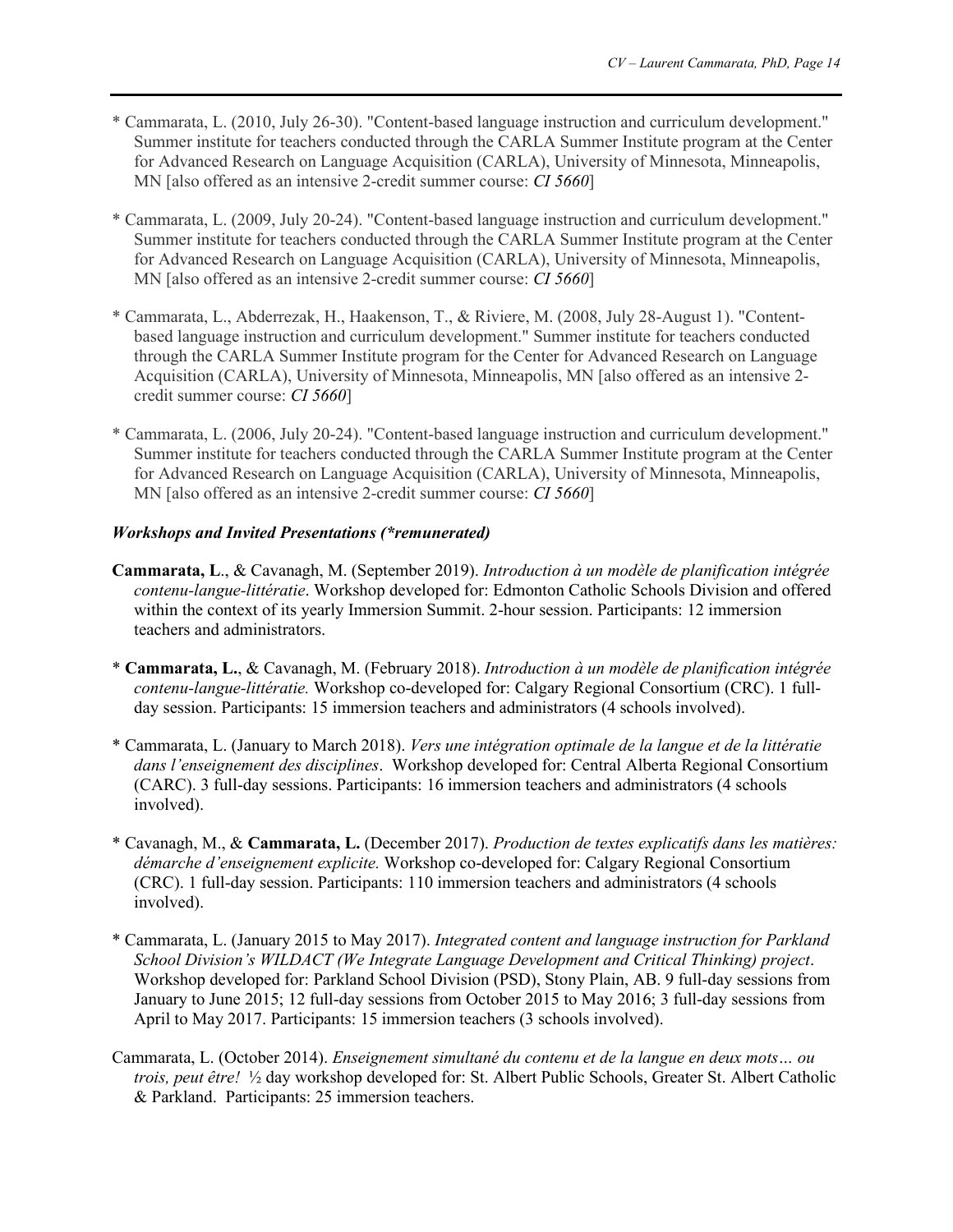- \* Cammarata, L. (Spring 2006). *Understanding and Implementing the Integrated Performance Assessment Model* (Department of French & Italian, University of Minnesota, Minneapolis, MN). Workshop created for high school teachers enrolled in the College in the Schools program.
- \* Cammarata, L. (Fall 2005). *Introduction to Alternative Assessment* (Department of French & Italian, University of Minnesota, Minneapolis, MN). Workshop created for high school teachers enrolled in the College in the Schools program and who teach a second-year French course in their high schools to their French 4 and 5 students.
- Cammarata, L. (Fall 2005). *Content-Based Instruction in a Nutshell* (Department of French & Italian, University of Minnesota, Minneapolis, MN). Workshop created for graduate instructors.

#### **6. GRANTS**

## *Funded (Principal Investigator):*

- *Vers une meilleure intégration de la langue et de la littératie dans l'enseignement des disciplines: une étude axée sur la formation initiale en contexte bilingue* (\$5000). VPRI Bridge Funding for SSHRC Insight Grant. Awarded : May 2021.
- *Rétention des élèves en contexte immersif et francophone en milieu minoritaire: point de vue croisé sur les défis liés à l'enseignement et à l'apprentissage et recommandations pour le perfectionnement professionnel des enseignants* (\$80,000). Association des collèges et universités de la francophonie canadienne (ACUFC). Co-investigators: Martine Cavanagh & Kristan Marchak. Awarded: April 2021.
- *Le phénomène d'attrition dans les programmes d'immersion en Alberta au cœur de la recherche : sondage pour mieux comprendre les décisions parentales en matière d'inscription et de retrait* (\$5000). President's Grants for the Creation and Performing Arts (PGCPA). Awarded: November 2019.
- *Explorer les taux d'attrition et les perceptions des parents à l'égard des programmes d'immersion française en Alberta: que nous disent les chiffres et qu'est-ce qui motive la prise de décision parentale en matière d'inscription et de retrait?* (\$5000). Office of the Vice-President (Research and Innovation) SIG Fund. Awarded: November 2019.
- *Examining the Influence of K-12 Foreign Language Teachers' Pedagogical Content Knowledge and a Supportive School Ecosystem on CBI Implementation* (\$1200). Killam Conference Travel Grant. Awarded: February 2015.
- *Teacher Educators' Perceptions of the Challenges related to the Preparation of Student Teachers within the Immersion and the Francophone Minority Contexts* (\$6450). Killam Research Fund: Small Operating Grant. Awarded: January 2015.
- *Exploring Beginning Foreign Language Teachers' Experiences with Alternative Curricular Approaches in Mainstream K-12 Programs* (\$6197). Early Career Faculty Grant Program, COE, University of Georgia. Awarded: Spring 2009.
- President's Venture Fund, University of Georgia (\$1258). Awarded: Fall 2008.